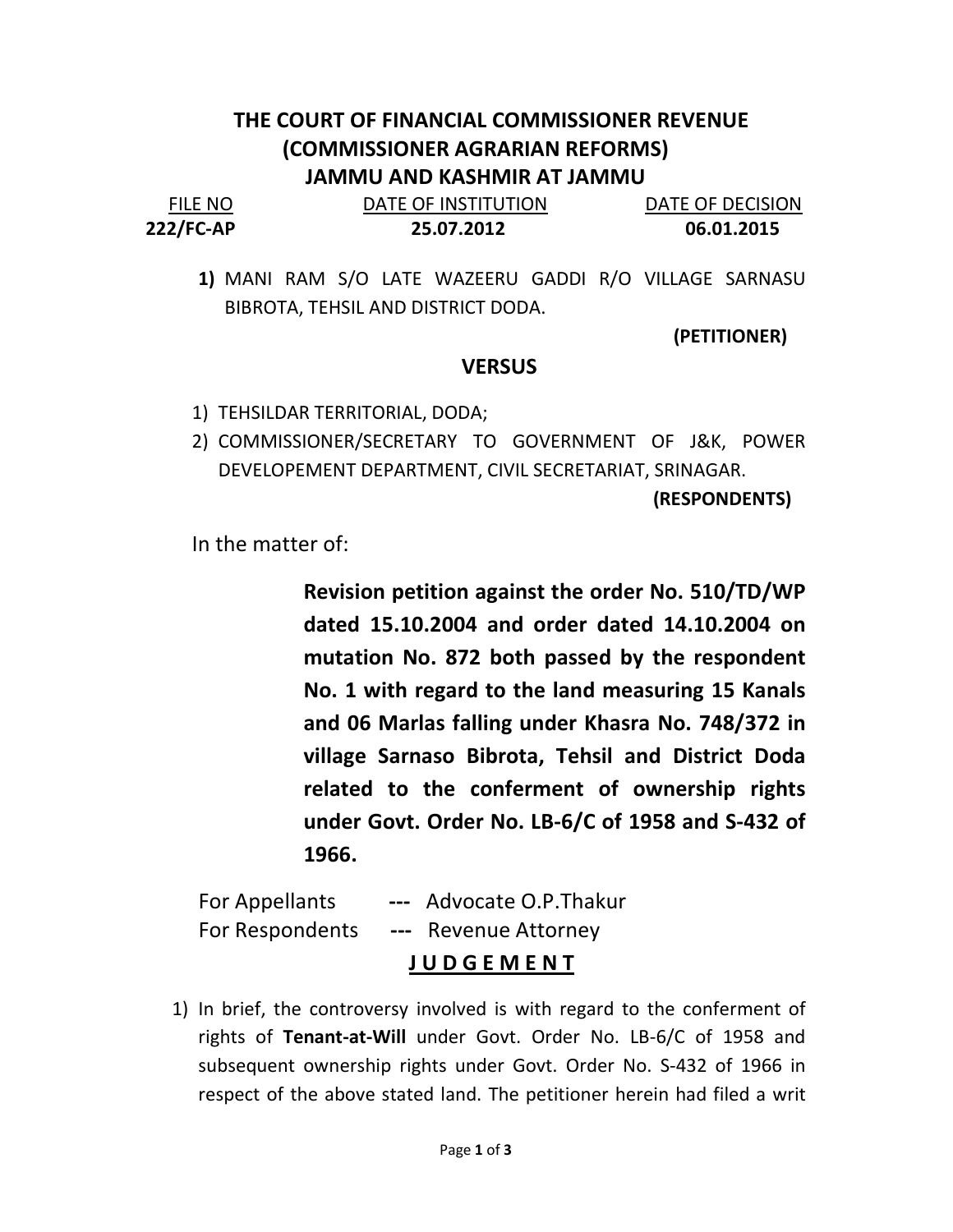petition before the Hon'ble High Court of J&K which was disposed of with the direction to the Revenue Department, Govt. of J&K to consider his claims in terms of "the averments made in the writ petition provided the case is covered under the Govt. Order No. LB-6/C of 1958, other policy decisions, Govt. orders and instructions issued from time to time". The Hon'ble High court had further directed the Tehsildar Doda to take a decision in this behalf within a period of 02 months.

- 2) Complying with the directions of the Hon'ble High Court, the Tehsildar Doda conducted an enquiry into the matter, went on the spot and rejected the claim of the petitioner for the conferment of any rights under the above mentioned Govt. Orders. The officer while rejecting the claim put reliance on the provisions of the Govt. Order No. 158 of 1989 dated 22.06.1989 which lays down that no mutation under Govt. Order No. LB-6/C of 1958 and Govt. Order No. S-432 of 1966 in respect of lands to which these were applicable shall be attested hence forth.
- 3) Aggrieved, the petitioner herein challenged the action of the Tehsildar Doda in revision before this court on various grounds. This court has diligently gone through the case file as well as other connected record and observes that the Tehsildar Doda was nowhere wrong in rejecting the claim of the petitioner. His findings were legal and cogent because vide Order No. 158 of 1989 dated 22.06.1989, the Govt. had indeed banned conferment of any rights under these orders.
- 4) However, subsequently vide Govt. Order No. Rev. (LB) 201 of 2007 dated 12.06.2007, the above stated order imposing ban has now been rescinded. It lays down that "all pending work of attesting mutations under Govt. Order No. LB-6/C and S-432 shall be completed forthwith strictly in accordance with the terms and conditions laid down therein. Further, where any terms and conditions laid down under these Govt. Orders are violated after attestation of the mutations, these mutations shall be void ab initio and such lands shall be dealt with under the J&K State Lands (Vesting of ownership to the occupants) Act, 2001 for vesting of ownership to the occupants under the category of unauthorised occupants".
- 5) Furthermore, while filing objections on behalf of the State, the Revenue Attorney makes a mention that land measuring 10 Kanals and 12 Marlas